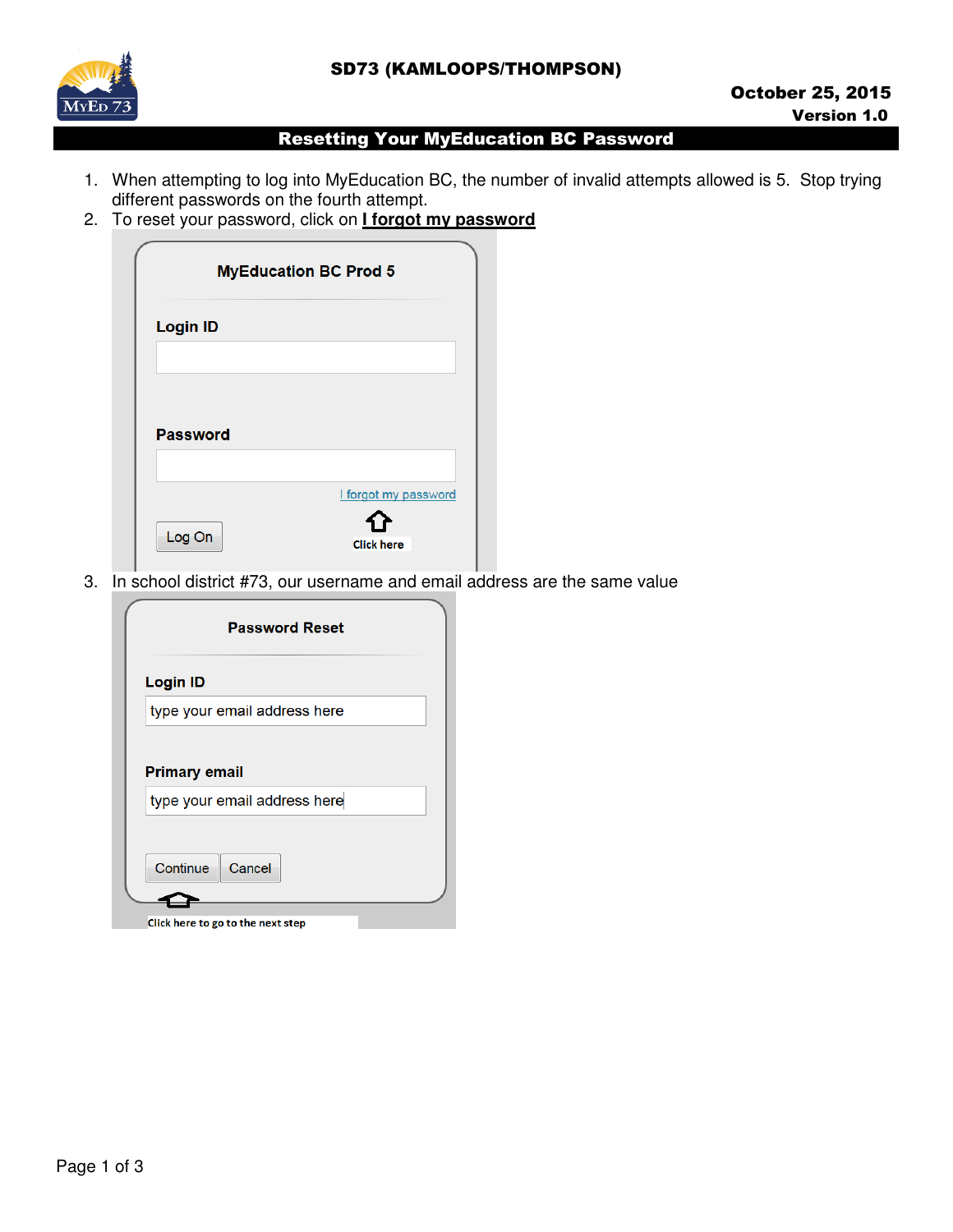

## Resetting Your MyEducation BC Password

4. Your security question will appear at the bottom of the dialogue box

**Answer your security question** 



If you answered the security question correctly a green pop up will appear saying you were successful in resetting your password.

Note: be patient, the email doesn't immediately arrive.

5. Open your email and find the email from sysadmin@myeduation.gov.bc.ca

From: sysadmin@myeducation.gov.bc.ca To: your email address

Subject: Reset MyEducation BC Password

Last name, First name,

This email has been sent because a request to reset your password has been made on Sun Oct 25 12:40:01 PDT 2015. Your temporary password is displayed below. You will be prompted to set a new password the next time you log in.

Username: your email address Password: a computer generated password

If you did not authorize this action, please contact your school office.

Sincerely,

MyEducation BC System Administrator BC